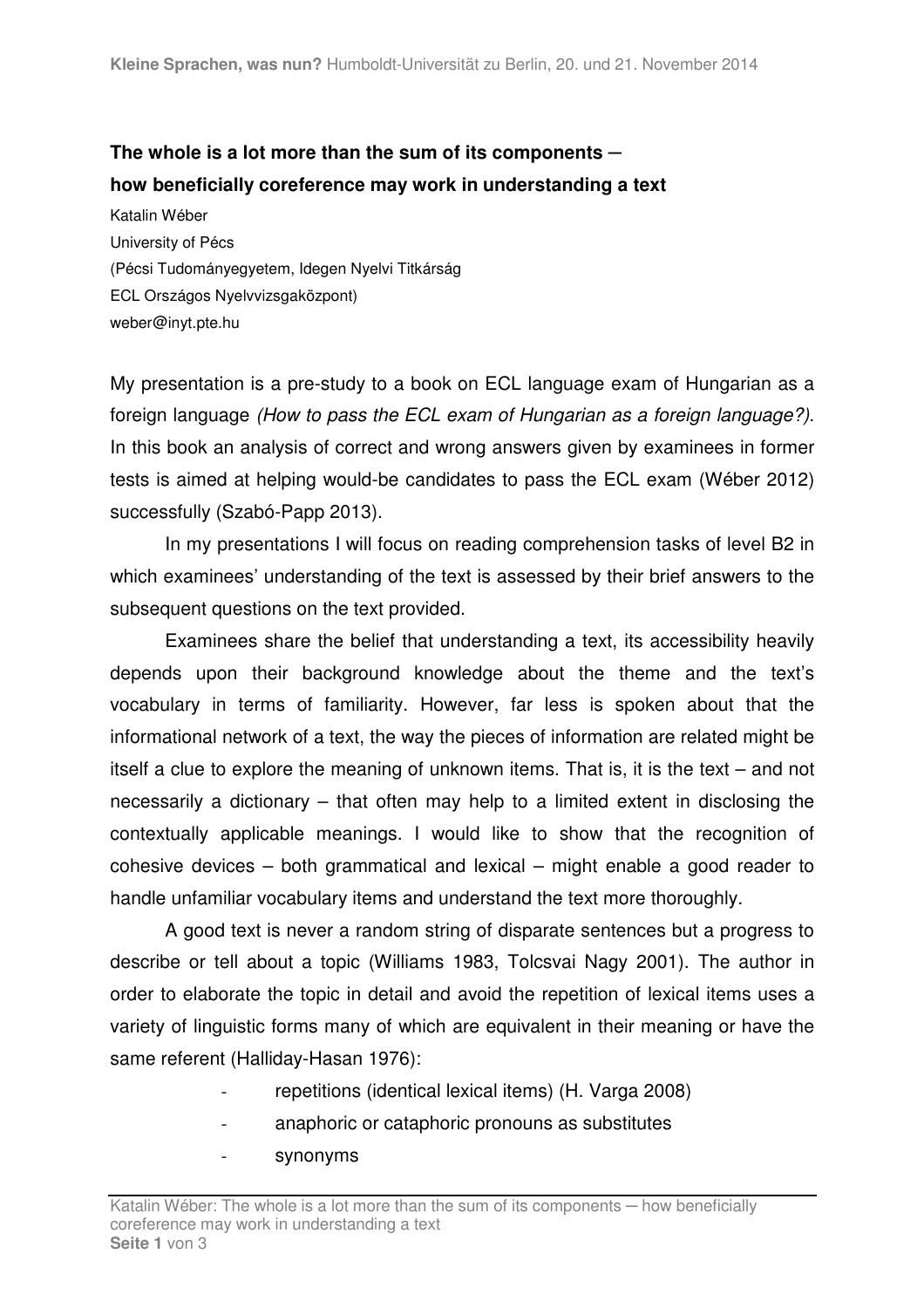- superordinate or general nouns
- verbal or clausal substitutions
- personal suffixes referring to subject and objects
- elliptical clauses

While these devices built up intra-sentence and inter-sentence cohesive ties between the information pieces, they are also might serve for the reader of Hungarian as recurring, stable and thus helpful indicators about what is said. As opposed to them conjunctions and discourse markers might be rather conceived as clues, prompts to the procedure along which the author builds up and arranges the informational network within the text. They rather contribute to the linear progress of the content that is being elaborated.

We have sparse knowledge about what learners know about these cohesive devices but we may find transparent evidences in wrong answers how coreference otherwise crucial in the text is overlooked mistakenly by the learner leading him/her to misconceptions.

In my presentation I will cite concrete samples and their brief analysis from real answers from real tests to support the claim that in the reading comprehension task types the proper identification or the improper the skipping of coreferent text elements might result in the learner's giving correct or wrong answers respectively.

## www.ecl.hu

Halliday, M-A.K.-Hasan, R. 1976: Cohesion in English. London. Longman.

Szabó, Szilvia-Papp, Eszter 2013: How to pass the ECL exam? Level B1, B2, C1. Tips for Reading, Writing, Listening, Speaking. Nyíregyháza. 2013 Szabó Nyelviskola és Fordítóiroda Kft.

Tolcsvai Nagy Gábor 2001: A magyar nyelv szövegtana. Budapest. Nemzeti Tankönyvkiadó.

H. Varga Márta 2008: Redundáns jelenségek a magyar grammatikában. Magyar Nyelv*ő*r. 354─366.

Wéber, Katalin 2011: Testing Hungarian as a foreign language: text in focuse. Berliner Beiträge zur Hungarologie 16. pp. 223─234.